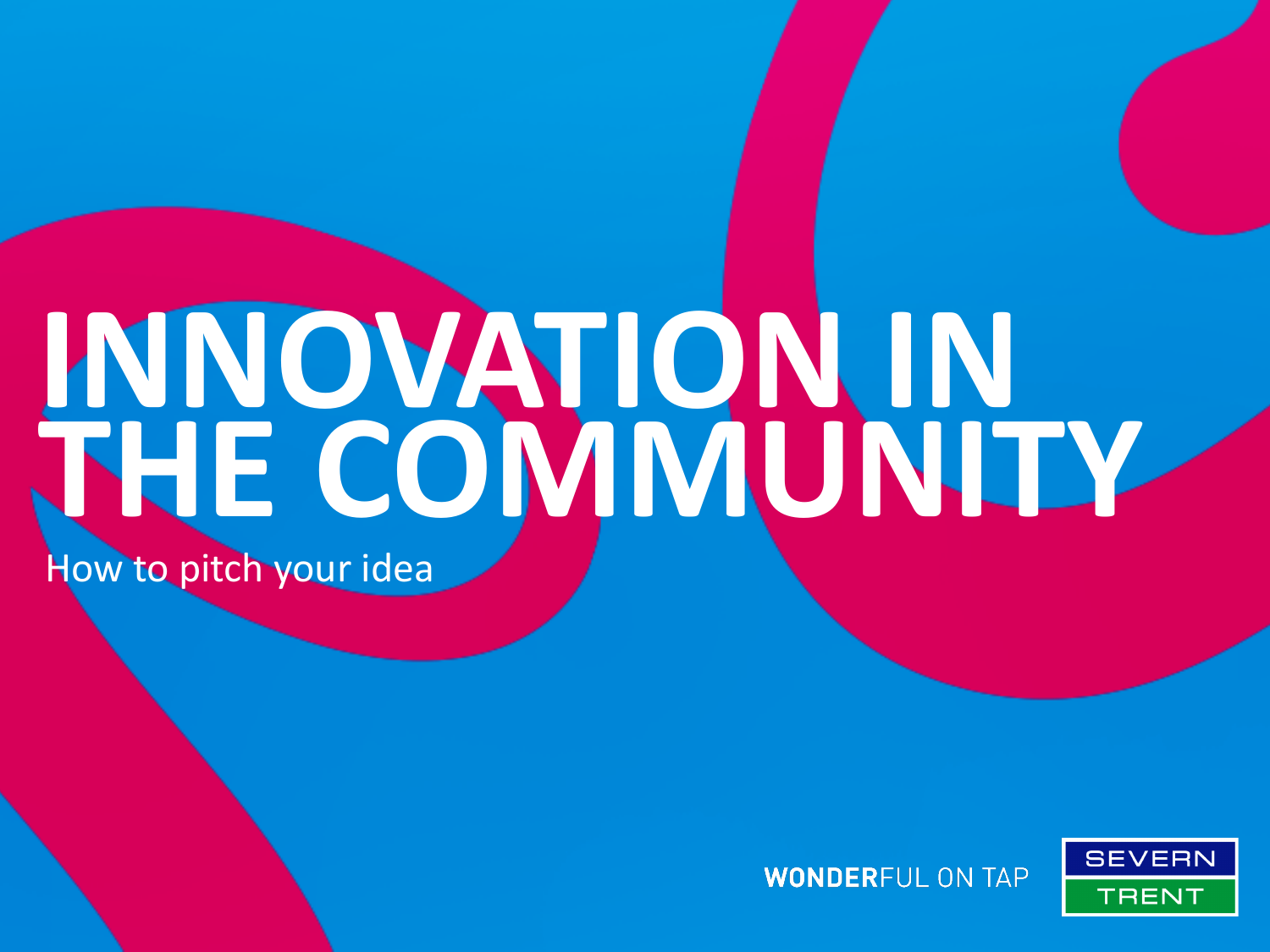# **HOW TO PITCH YOUR IDEA**

In order to apply for this programme, you will need to pitch your idea.

This means clearly talking about what your idea is, the benefits it will bring to our customers, communities and environment, and how you want to get there.

had to do anything like this so here is This may be the very first time you've some useful guidance to help.

There are many ways to present your idea. You might upload documents, videos, apps, audio, etc. Whatever works best for you and helps get your idea pitched in the best way.

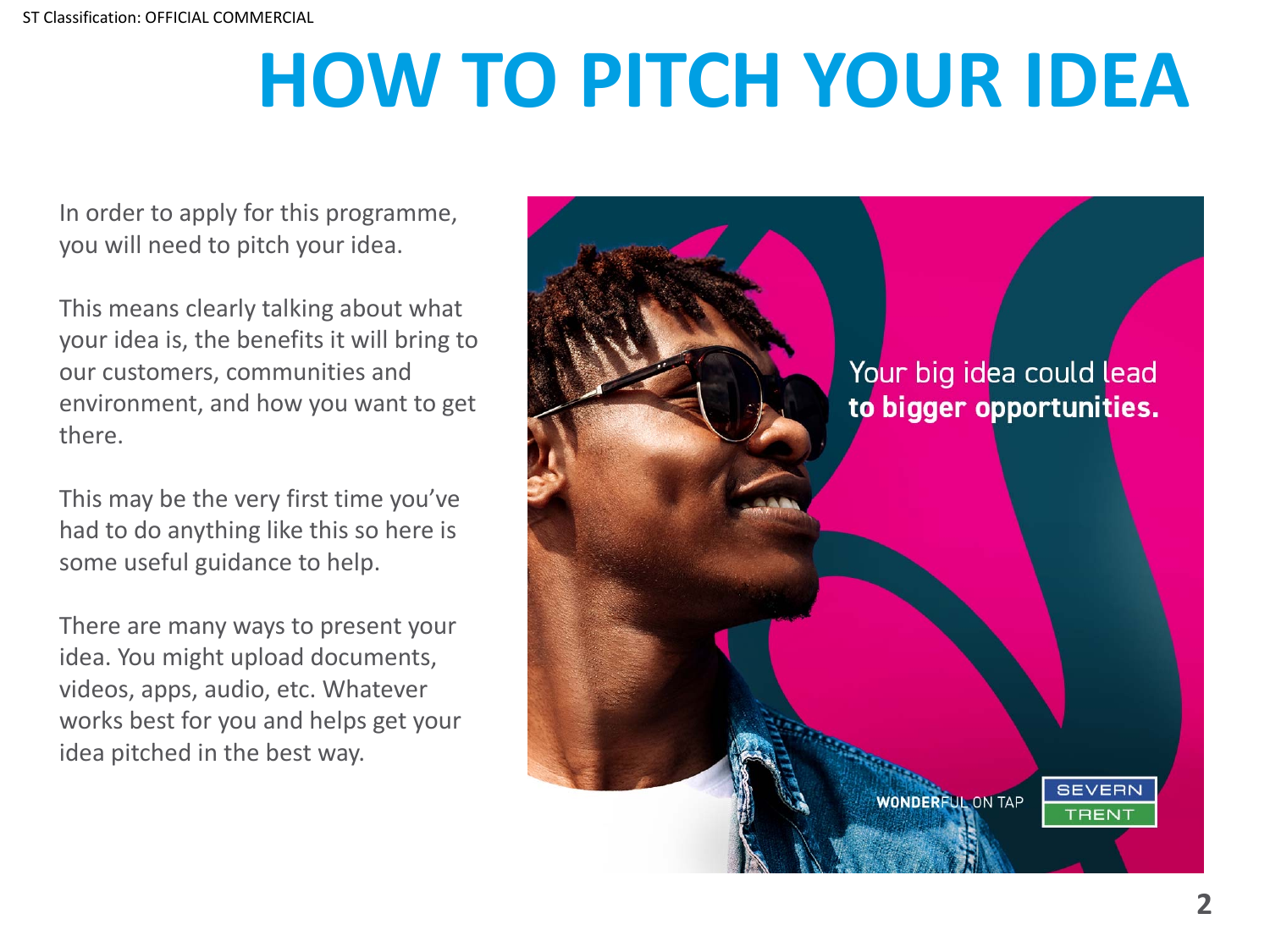## **HOW TO PITCH YOUR IDEA**

#### **What do I need to do?**

Before we jump into how to pitch lets first make sure we're all clear about what we need.

Pitching your idea should explain the **value** or **benefits** the company will gain if you make a significant business investment or initiative.

**service** Investors will be looking for the **feasibility, viability** and **desirability** of the case.

**Feasibility** – how possible is it? **Viability** – how likely is it to succeed? **Desirability** – how attractive is it as a business idea?

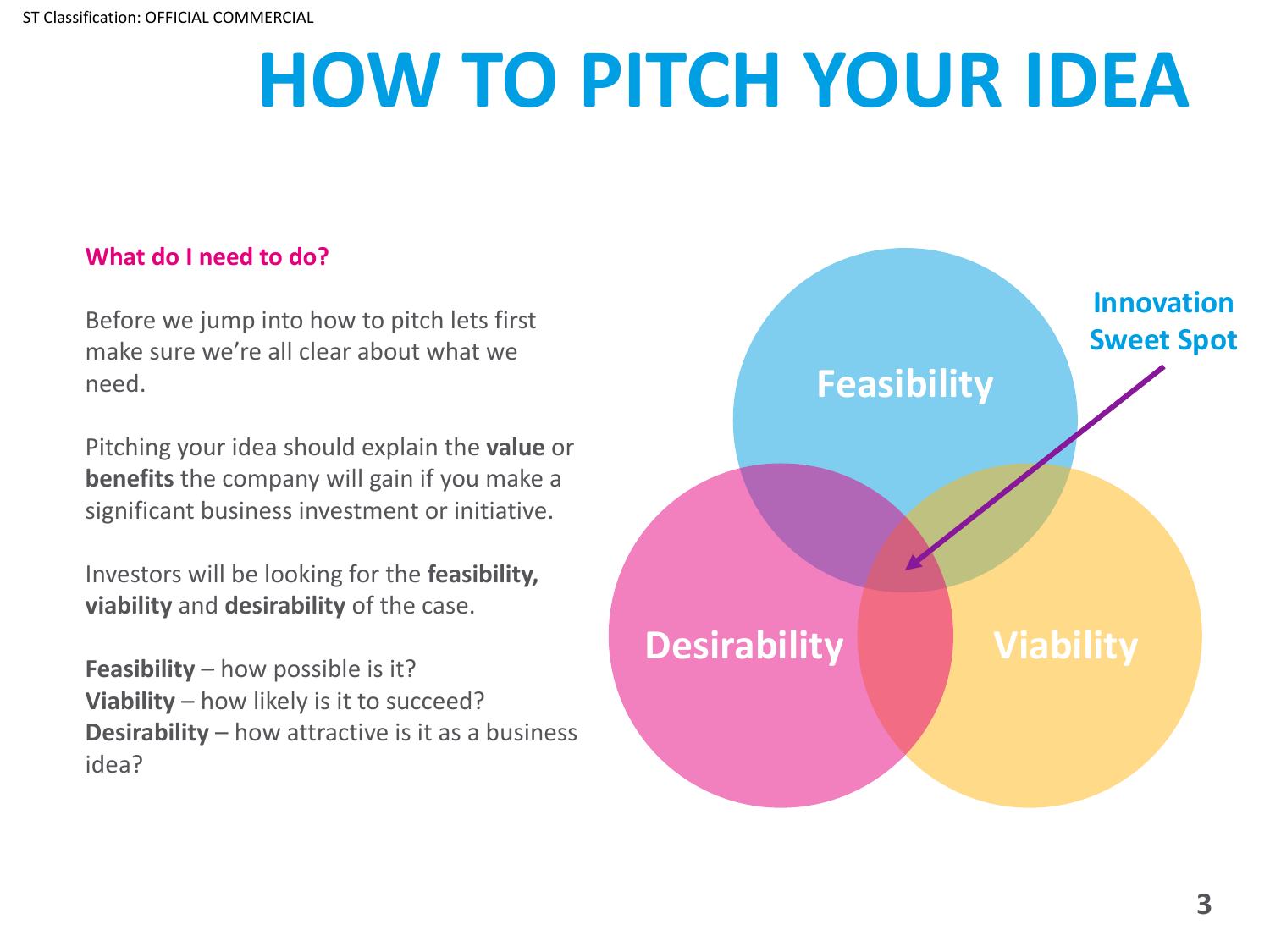# **HOW TO PITCH YOUR IDEA**

#### **So where do you begin?**

Before you even put pen to paper there are some things you need to consider:

- 1. What is this project's purpose?
- 2. Why are we working on this project?
- 3. How does this project connect to organisational goals and objectives and what benefits can it bring?
- 4. How will you measure the success of the project?
- **Best value** 5. What resources will you need to make the project a success?
- **6.** How long do you think the project may take to complete?

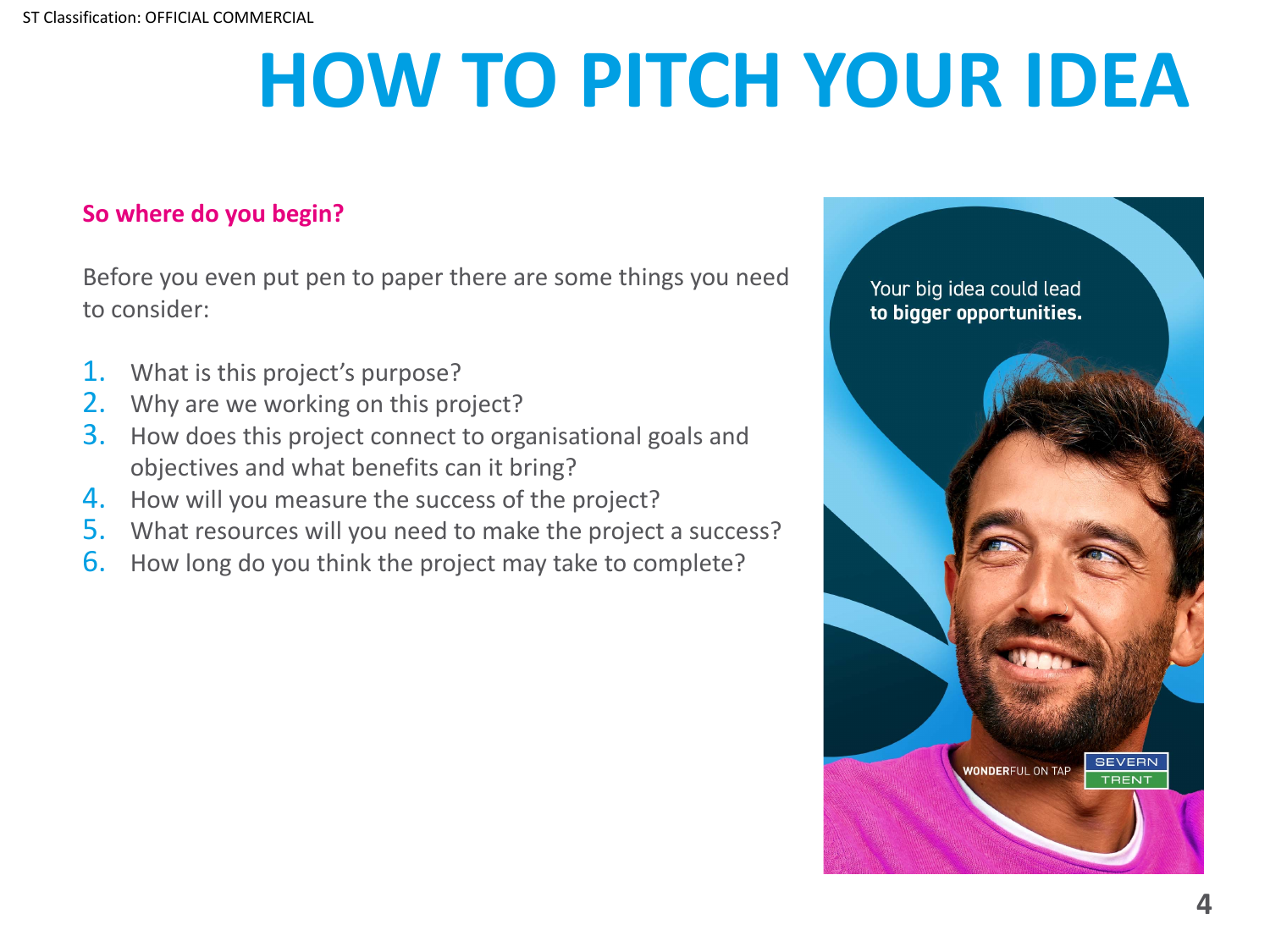ST Classification: **OFFICIAL** 

# **NOW LET'S GET PITCHING**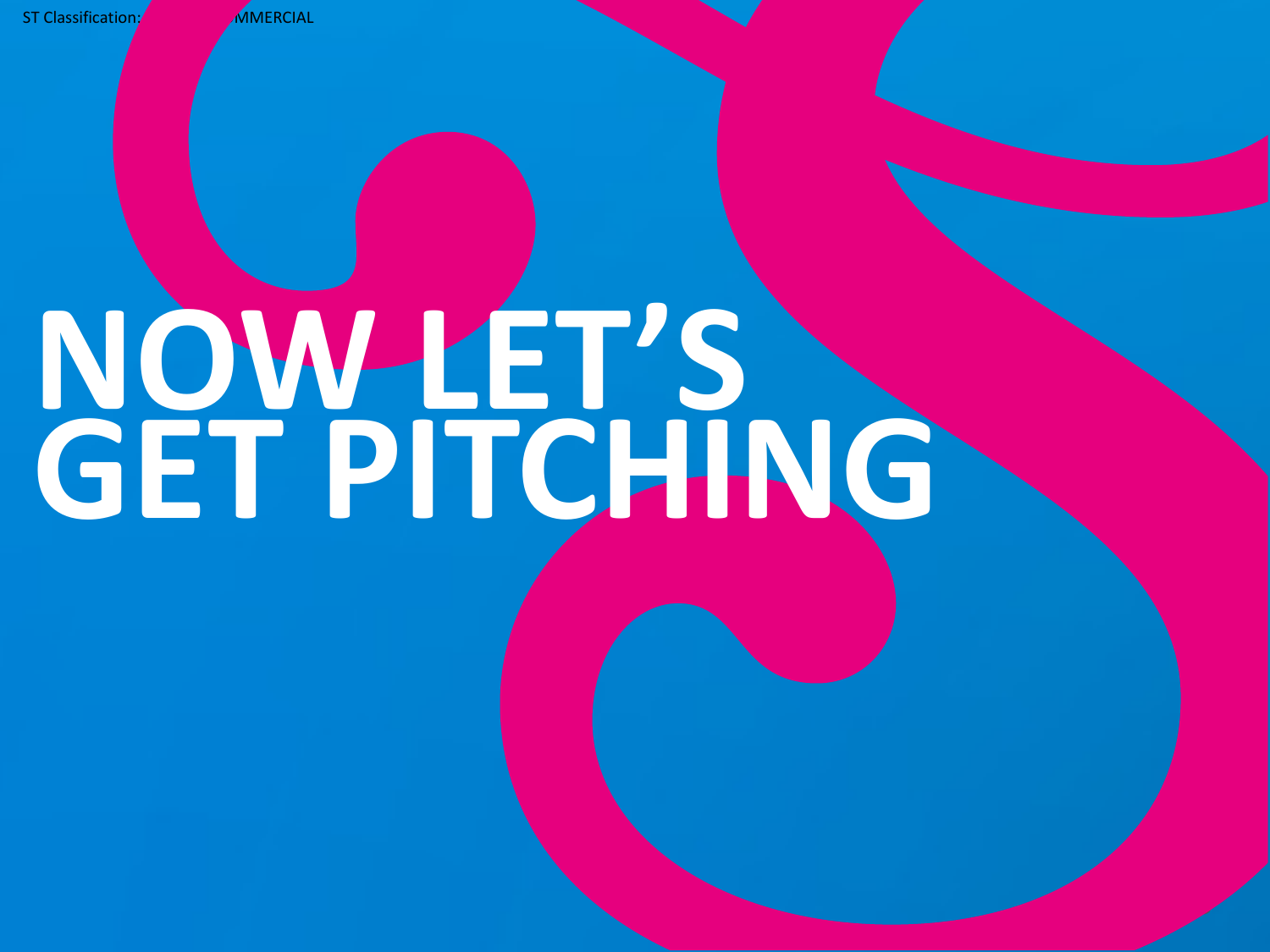ST Classification: OFFICIAL COMMERCIAL

#### **1. Beginning your pitch**

The first section of your pitch is your chance to make a compelling argument about your idea.

Make sure you draft an argument that appeals to the business goals and values. Despite being the first area your audience will see, this might be the last section you pull together.

Your opening statement should:

- Start with the problem or need the idea is solving - this is your chance to explain why your project is important and why Severn Trent should consider it.
- Outline your idea and the recommended solution.
- Explain your ideas value and the benefits it can bring to customers and the business.
- Wrap up your opening statement with how important this idea is.

### **WHAT'S**, **CHAL[LE](https://www.sorcd.com/blog/post/how-to-write-a-killer-opening)NGE?**

- Keep it brief and high lev
- Avoid jargon or technical
- Use active language throughout, support her
- Use engaging language t entice the reader/listene on, support here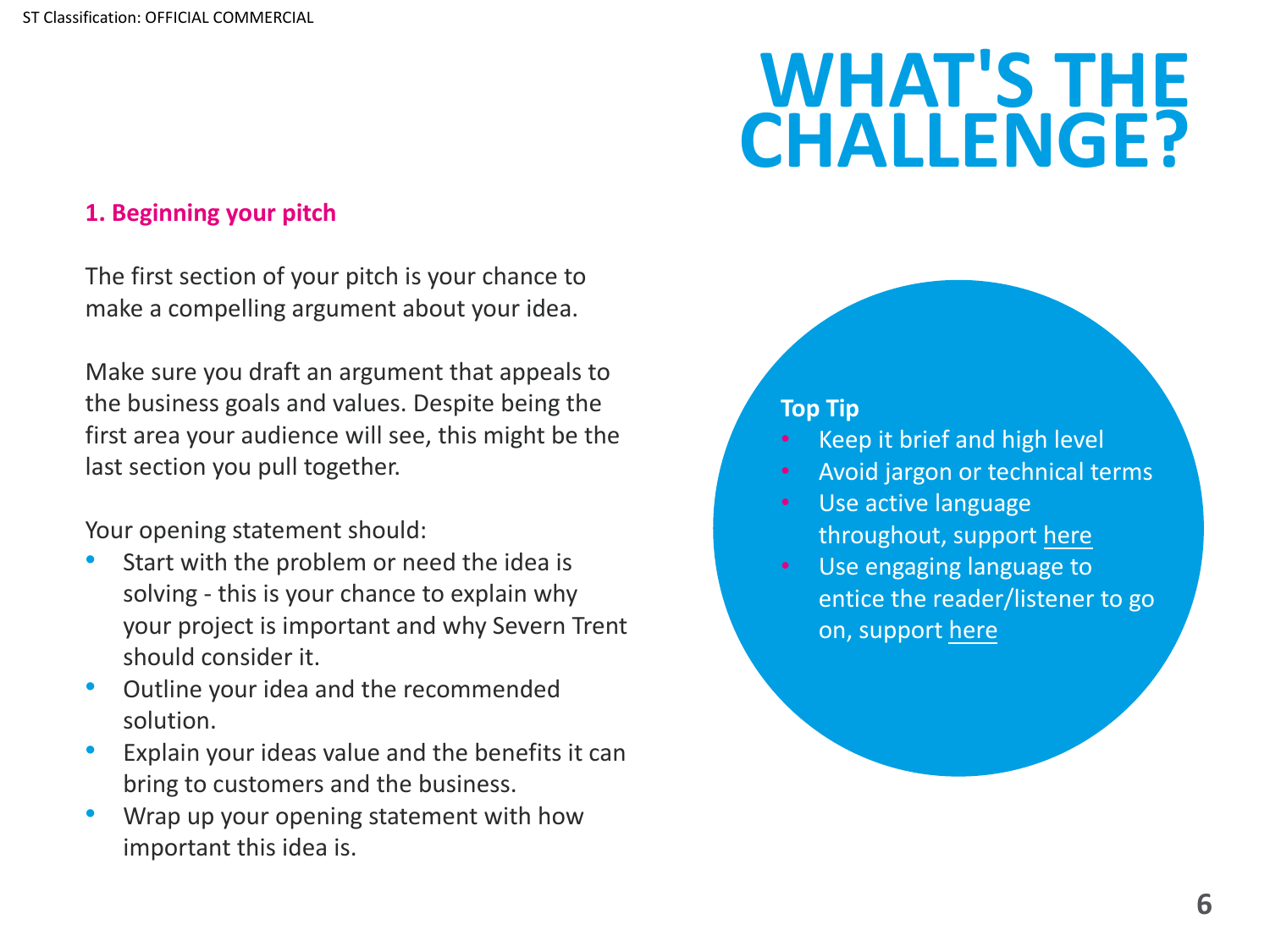### **WHAT'S THE CHALLENGE?**

#### **2. Dig deeper**

In the next part of your pitch you can go into your idea in more detail.

What should be included:

- What is your idea?
- Who will this idea impact? e.g. Severn Trent, customers, environments, others.
- What benefits will the idea bring to those impacted?
- **Best value** • What does success look like for you against your idea?

- Shouldn't be any longer than one page (if uploading in doc format)
- Summary for decision makers
- Key messages and all the important stuff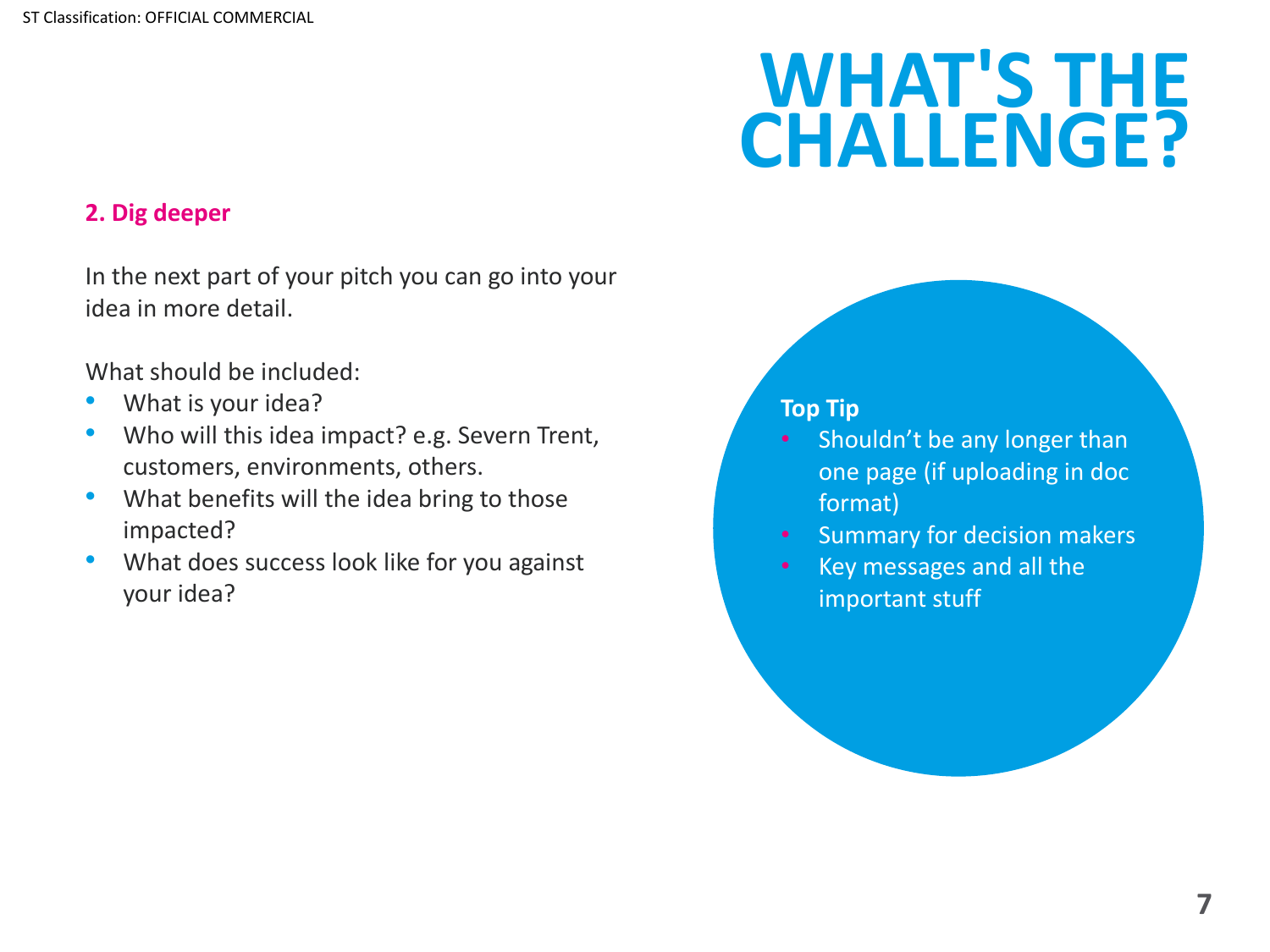### **WHAT'S THE CHALLENGE?**

#### **3. The detail**

This is where you go further into the detail and show what thinking you have already done around your idea.

#### What to share:

- Is there anything similar on the market already? Where, what does it do, how is your idea different?
- Have you identified any risks to implementing your idea? What are they? What could potential solutions be?
- **•** Can you identify any data sources which would help you? Have you had to make any assumptions within your thinking which the data will support or justify?
- What resources do you think you will need to implement your idea?

- At this point you may have to make lots of assumptions, and that's fine. We'll work with shortlisted candidates to pull this information out
- If you **know** you don't know something yet, you can refer to it as a 'Known unknown"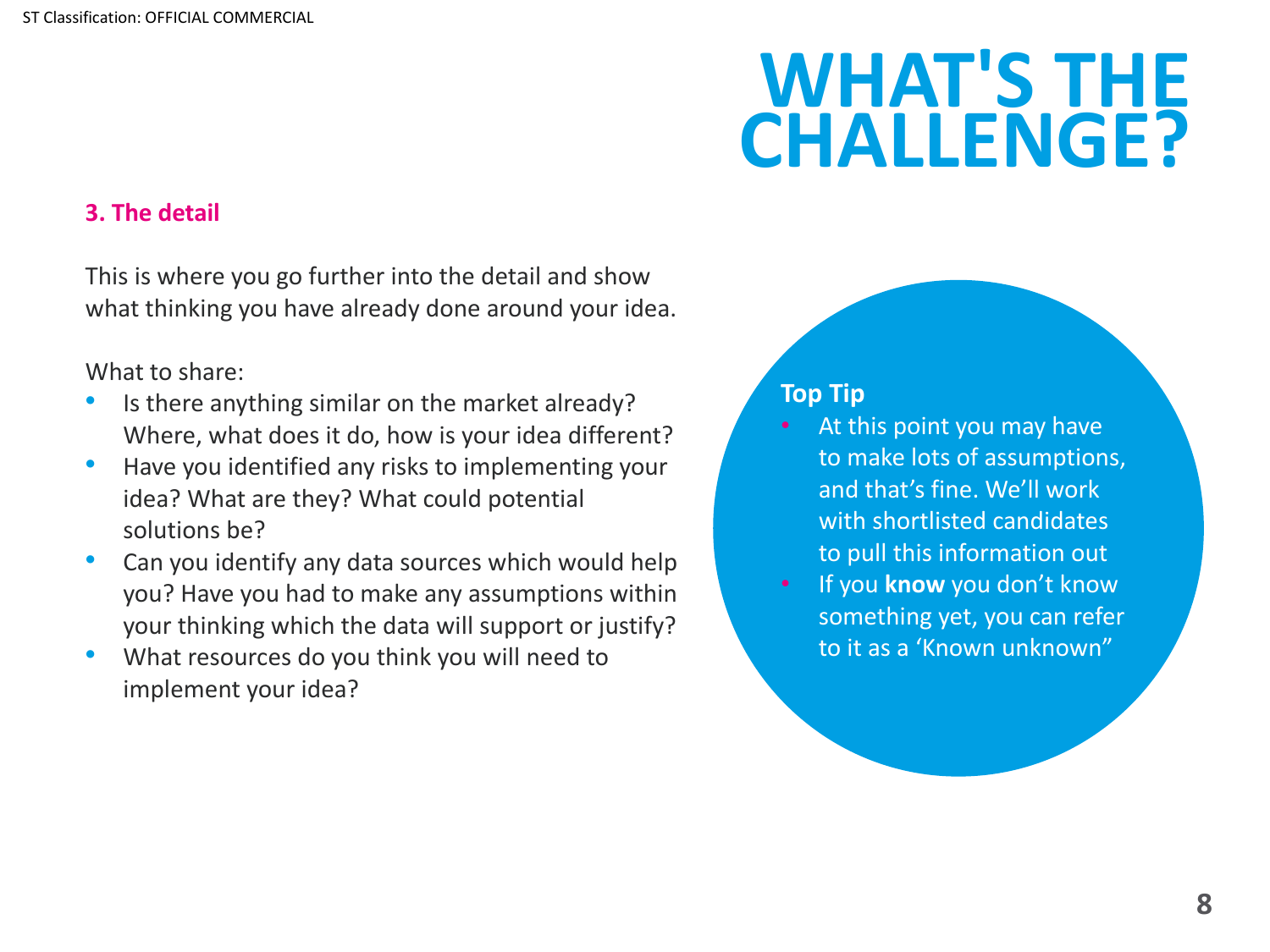### **WHAT'S THE CHALLENGE?**

#### **4. Conclusions & recommendations**

Here you should round up your pitch and end with the reasons why this idea should be considered.

Your conclusion should include:

- What the benefits your business idea will bring.
- Recommendations on what the first step would be in implementing your idea.
- Show your excitement and passion towards the project.
- **Best value •** Suggest why you think this idea is the best way forward to address the problem statement given to you.

- At this point you may have to make lots of assumptions, that's fine. We will work with the shortlisted candidates to pull this information out
- If you know you don't know something yet, you can refer to it as a 'Known unknown"